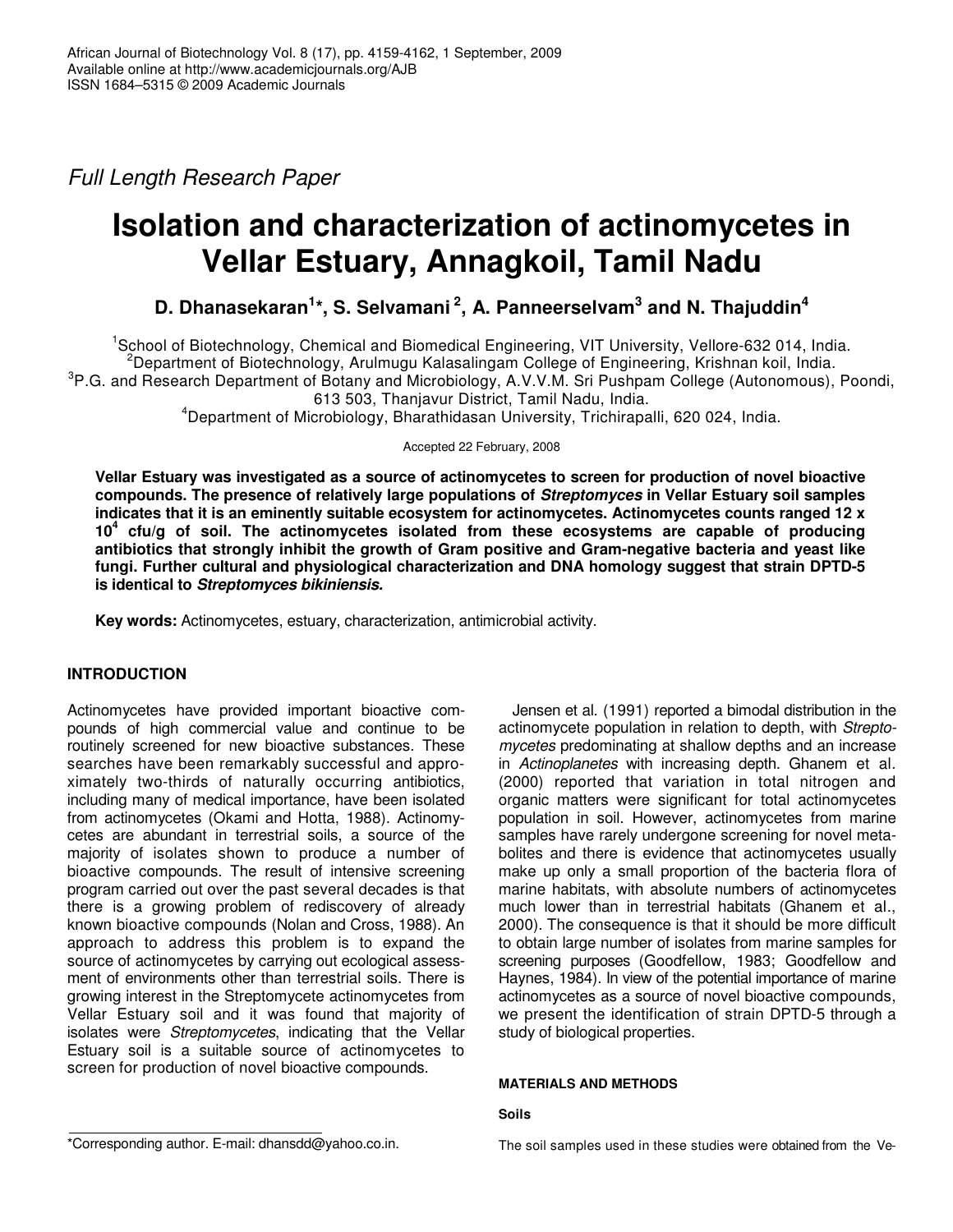| Soil characteristics | Quantity (ppm)* |  |  |
|----------------------|-----------------|--|--|
| P <sup>H</sup>       | 7.66 - 7.94     |  |  |
| EC (MS)              | 1.869 - 2.080   |  |  |
| Organic Matter       | $0.25 - 0.60$   |  |  |
| Nitrogen             | $1.7 - 1.8$     |  |  |
| Available phosphorus | BDL - 5.3       |  |  |
| Reserved Phosphorus  | 73 - 78         |  |  |
| Potassium            | $49 - 54$       |  |  |
| Calcium              | $208 - 215$     |  |  |
| Magnesium            | 129 - 135       |  |  |
| Sodium               | $626 - 850$     |  |  |
| Zinc.                | $0.17 - 0.18$   |  |  |
| Ferrous              | $6.83 - 7.12$   |  |  |
| Manganese            | $1.48 - 1.81$   |  |  |
| Copper               | $0.08 - 0.14$   |  |  |
| Boron                | $0.3 - 0.4$     |  |  |
| Chloride             | 10.50 - 12.20   |  |  |

BDL = Below the detectable level.

\*Values given in ppm (parts per million) except pH and EC.

llar Estuary, Tamil Nadu (India). Vellar River originating from Servarayan hills in Salem district, opens into the Bay of Bengal near Port Novo (Lat. 11 °30' N, long. 79°46' E) after flowing zigzag over a distance of 480 km. The estuary is an open type as it has connection with the adjoining sea throughout the year and is subjected to semidiurnal tides. The estuary is about 600 m in width at its junction with sea.

#### **Isolation of actinomycetes**

Tenfold serial dilution of soil samples were made using sterile water. The soil suspensions were plated using starch casein agar supplemented with 40 mg/mL actidione, which inhibits the development of eukaryotic microorganisms. The plates were incubated at 28°C for 7-10 days.

#### **Determination of colour of the actinomycete isolates**

Colour of aerial mycelium was determined from mature, sporulating aerial mycelia of the actinomycetes colonies on different media such as starch casein agar, glycerol aspargine agar, yeast extract malt extract agar, and oat meal agar. Colour was determined using the colour names lists (Pridham, 1964).

Colour of the soluble pigments was determined visually by observing the colour changes in the medium due to the diffusing pigments produced by actinomycete isolates (Shirling and Gottlieb, 1966).

#### **Morphological characterization**

The morphology of the spores was determined by light microscopy. A small peripheral portion of well-grown mature parts of the colony was picked using a sterile inoculation loop. This was then transferred to a glass slide and observed under Nikon photo micrographic unit at the magnification 1000 X.

#### **Physiological characterization**

Utilization of carbohydrates was investigated with a basal carbon nutrient medium (Pridham and Gottlieb, 1948; Waksman, 1961). Methods and media used for physiological test were as described by Luedemann and Brodsky (1964) and Luedemann (1971). All the cultures were incubated at 28°C for 10 days except for the gelatin liquefaction (15°C for 21 days). The assay for enzymatic activity was performed according to Hopwood (1957).

#### **Chemotaxonomic characterization**

The actinomycetes isolate was grown in bennett's broth at 28°C for 7 days. Biomass was harvested by centrifugation and the pellet was washed twice with aqueous KCl solution (0.85%, wt/vol). The cell wall was partially purified with a Bead Beater and the resultant suspension was collected by centrifugation. Analysis of diaminopimelic acid and sugar were performed by the method of Lechevalier and Lechevalier (1970).

#### **Antimicrobial characterization**

Using inoculation loop, each actinomycete isolate was transferred from starch casein agar plate to nutrient agar plate. This is done by streaking a straight line of the actinomycetes inoculum across the surface of nutrient agar medium in the plate and incubated at 25- 28℃ for 3 days. Inoculum of the test microorganisms were then streaked at right angles to the actinomycetes straight-line colony as described by Prescott and Dunn (1959). Alexander (1977) or Brock et al*.* (1994).

#### **DNA-DNA Homology study**

DNA-DNA relatedness was determined by the method of Ezaki et al*.* (1989).

# **RESULTS AND DISCUSSION**

# **Physiochemical characteristics**

The physiochemical characteristics of soils samples collected from Vellar Estuary showed insignificant variation in temperature, pH and dissolved phosphate, but that variation in total nitrogen and organic matter were significant (Table 1).

#### **Isolation of actinomycetes**

Of the 20 actinomycetes isolate, only 4 isolates showed antimicrobial activity and among them only one showed broad-spectrum activity, hence the strain DPTD-5 was further characterized for its identification. Earlier studies carried out by Joe D' Souza and Nelson De Souza (2000) revealed that estuarine soils are rich in antibiotic producing actinomycetes. The soil samples from estuary are reported as rich habitat for microbial diversity. The presence of pectinolytic, oil degrading yeast, and photosynthetic bacteria reported by Da Costa and D'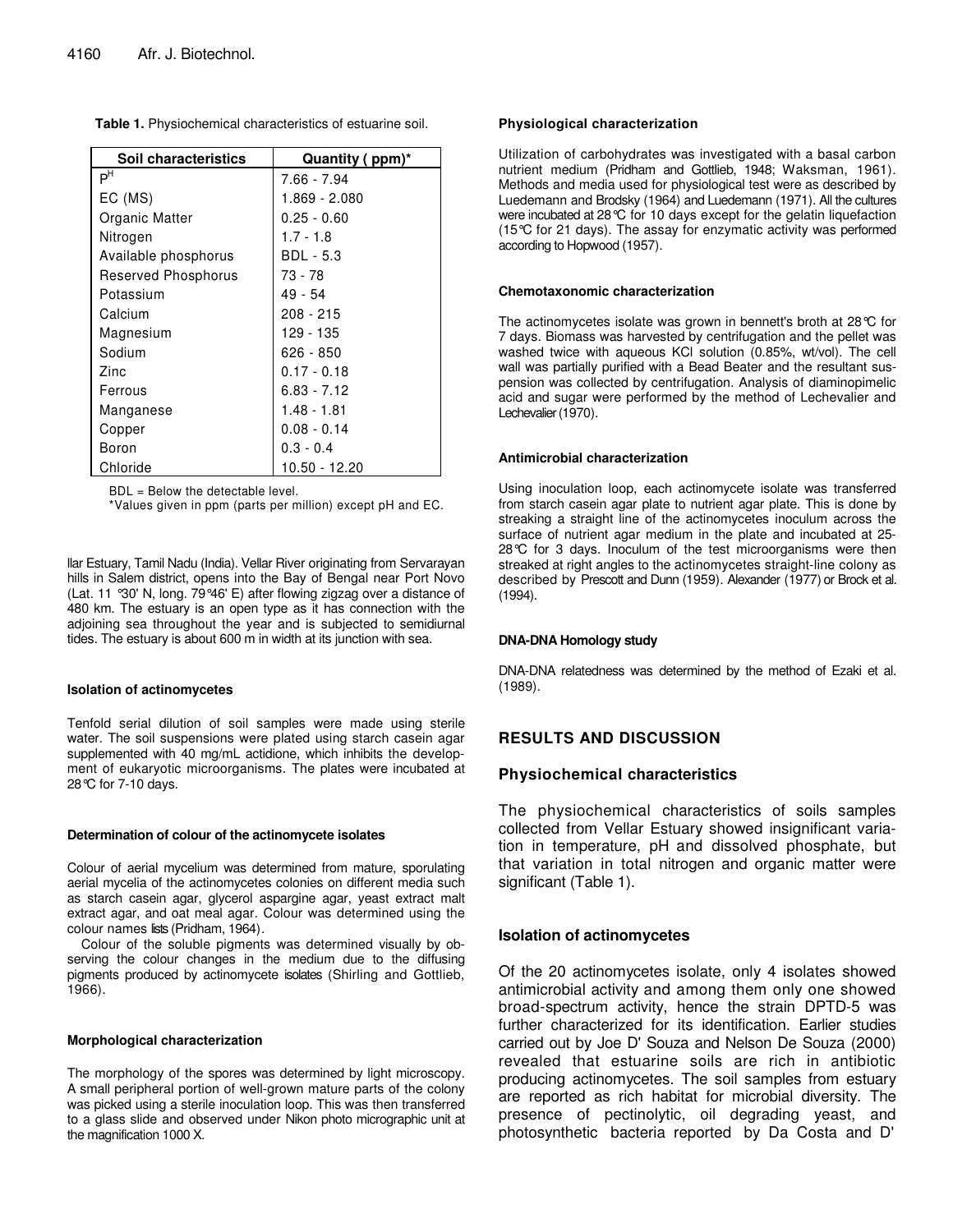| Name of the medium        | Growth   | Aerial mycelium | Substrate mycelium | <b>Pigments</b> |
|---------------------------|----------|-----------------|--------------------|-----------------|
| Starch casein agar        | Good     | Grev            | Brownish grey      | None            |
| Glycerol asparagines agar | Good     | Grey            | Dark grey          | None            |
| Glucose asparagines agar  | Moderate | Pale grey       | Grey               | None            |
| Yeast malt extract agar   | Moderate | Grev            | Grev               | None            |
| Tyrosine agar             | Good     | Grey            | Dark grey          | None            |
| Maltose extract agar      | Good     | Grev            | Grey               | None            |

**Table 2.** Cultural characteristics of *Streptomyces* strain DPTD-5 on different culture medium.

**Table 3.** Physiological characteristics of strain DPTD-5 and *S. bikiniensis.*

| Name of the test                     | DPTD-5    | S. bikiniensis |
|--------------------------------------|-----------|----------------|
| Lecithin hydrolysis                  | $+$       | $\ddot{}$      |
| Lipid hydrolysis                     | $+$       | $\ddot{}$      |
| Starch hydrolysis                    | $\ddot{}$ | $\ddot{}$      |
| Protein hydrolysis                   | $+$       | $\ddot{}$      |
| Pectin hydrolysis                    | $+$       | $\ddot{}$      |
| Nitrate reduction                    |           |                |
| $H2S$ Production                     | $+$       | $\ddot{}$      |
| Blood haemolysis                     |           |                |
| Resistance of rifampicin, penicillin | $+$       | $\ddot{}$      |
| Growth at 45 °C                      | $+$       | $\ddot{}$      |
| Growth with 7% Nacl                  | $\ddot{}$ | $\ddot{}$      |
| Utilization of Carbon and Nitrogen   |           |                |
| L-Cysteine                           |           |                |
| L-Valine                             |           |                |
| L-Phenylalanine                      | $+$       | $\ddot{}$      |
| L-Histidine                          | $+$       | $\ddot{}$      |
| Sucrose                              | $+$       | $\ddot{}$      |
| Inositol                             |           |                |
| Mannitol                             |           |                |
| L-Rhamnose                           |           |                |
| Fructose                             | +         | +              |
| Lactose                              | +         | +              |

 $+$  = Positive;  $-$  = negative.

Souza (1979), D' Souza and Fritas (1976), Aguiar and D' Souza (1978). However, in the present investigation it was found that estuarine actinomycetes, which remained largely ignored showed promising antibacterial activities. The promising antibiotic producing isolate identified as *Streptomyces* sp.

# **Cultural characteristics**

The strain DPTD-5 grew well on most of the synthetic and organic media tested. Typically the colonies were elevated, coloured with gray, the reverse side is yellow-brown, diffusible pigments are not produced (Table 2).

# **Physiological characteristics**

It is capable of growth in the presence of penicillin and sodium chloride. It utilizes phenylalanine, histidine as a sole nitrogen source and fructose, lactose as carbon source; test for lecithin hydrolysis, lipid hydrolysis, pectin hydrolysis, starch hydrolysis and  $H_2S$  production showed positive results but nitrate reduction and haemolysis showed negative results.

# **Cell wall characterization**

The cell wall contains L-diaminopimelic acid, and hexose diagnostic sugar is present in the cell wall fraction (Chemotype I).